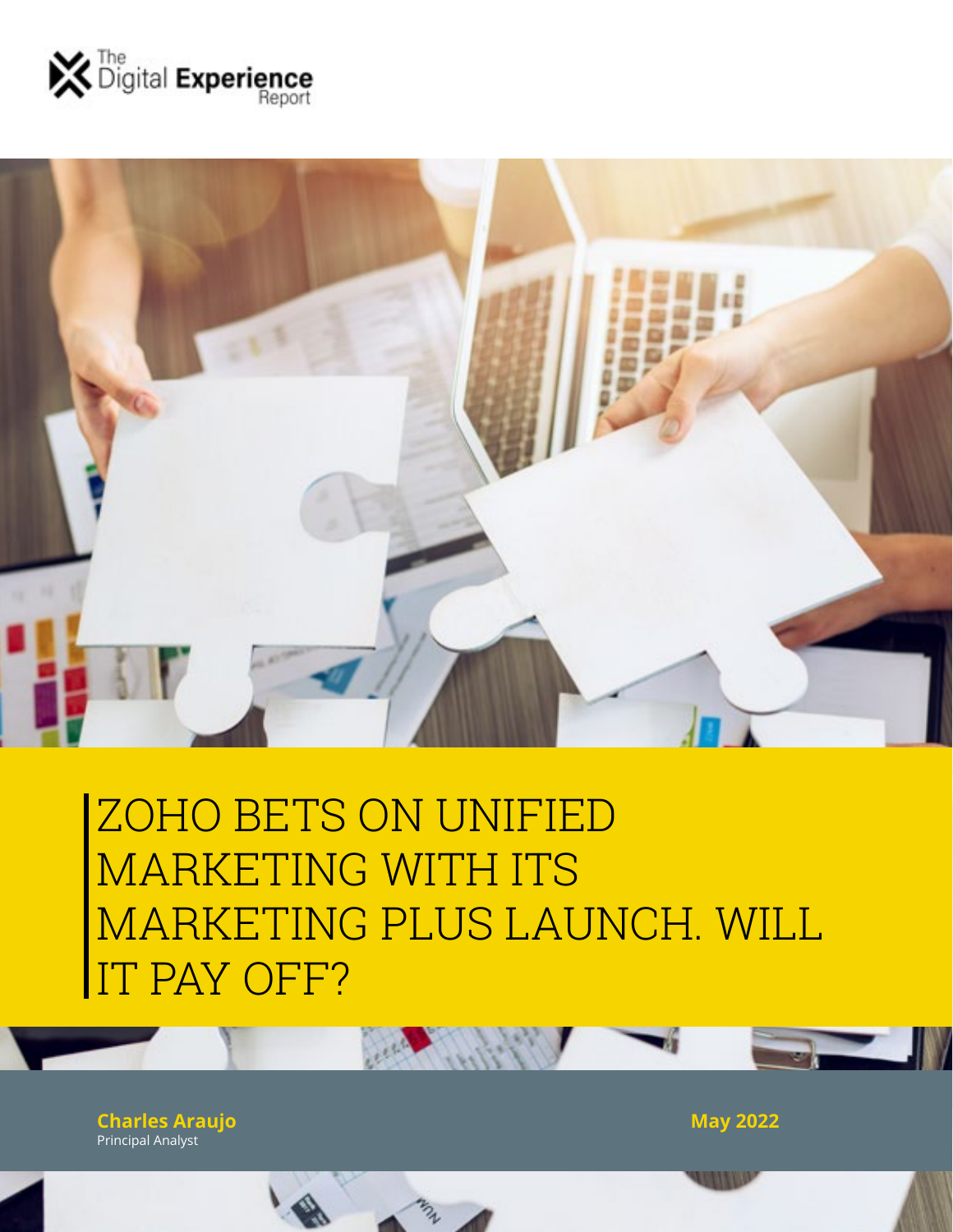## IN BRIEF

The company takes a big step forward in addressing the needs of marketing executives and their teams by providing a unified and integrated approach to marketing that helps its mid-market and enterprise clients deliver a more cohesive experience to their customers.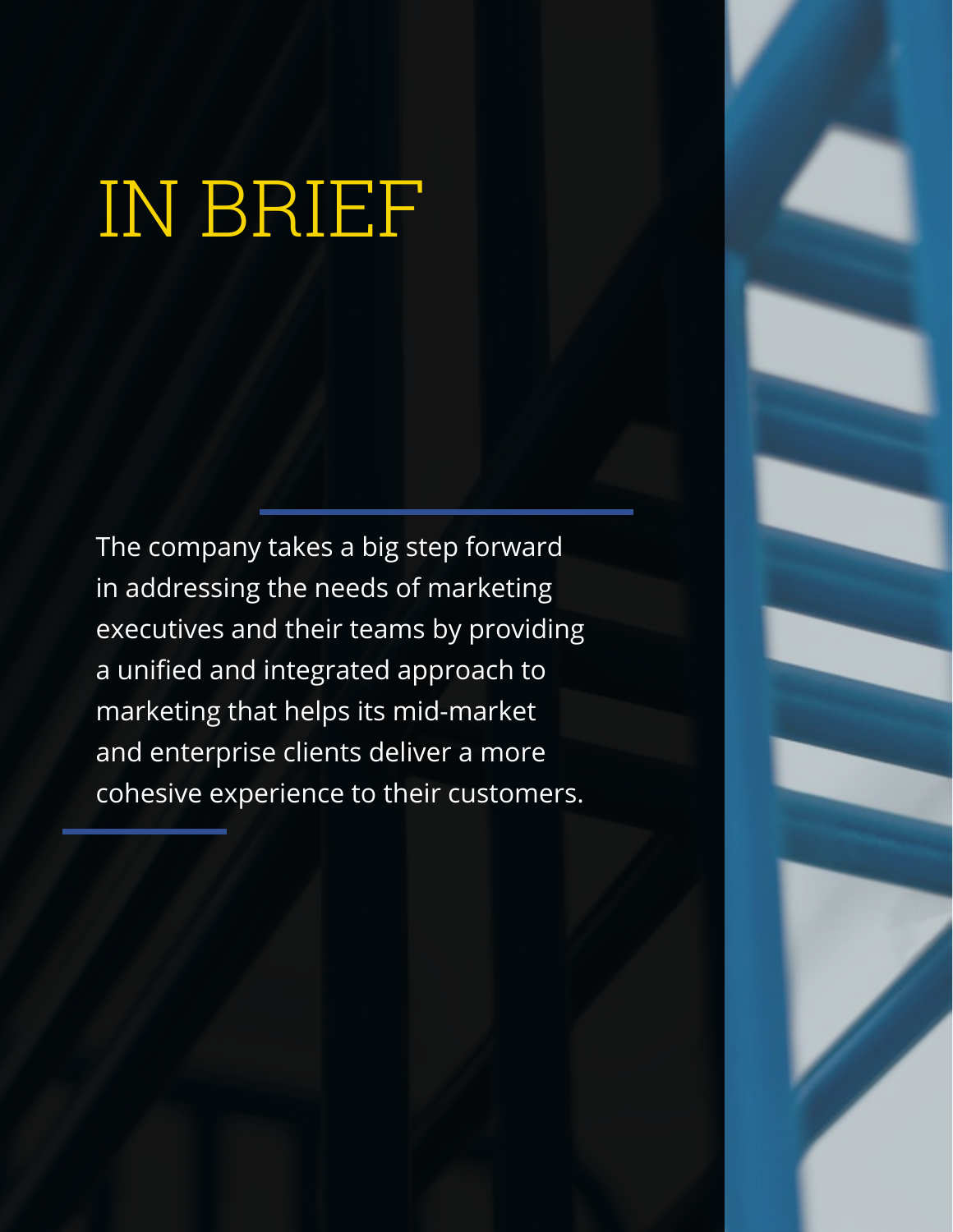# INTRODUCTION

Marketing leaders at enterprise and mid-market organizations are racing to deliver a customer experience that helps them stand out in a crowded, experientially-driven market.

They need to authentically engage with prospective customers as they progress through the marketing and buying journey — and they must do it whenever and however those prospective customers want.

But delivering this unified experience is challenging for marketing executives because they must bring together a vast and complex collection of marketing functions and capabilities to do so — and be prepared to rapidly adapt in a unified manner as customer expectations shift.

It's a tall order made all that more difficult by the fact that each of the various marketing functions uses a different set of tools and technologies and may have a different perspective on the customer.

In response to these growing challenges, Zoho has announced a new unified marketing platform it calls Zoho Marketing Plus that it says "brings together marketing activities across campaign ideation, creation, execution, management, and measurement, providing stakeholders across the entire marketing organization with a single, shared view of critical information for improved collaboration and results."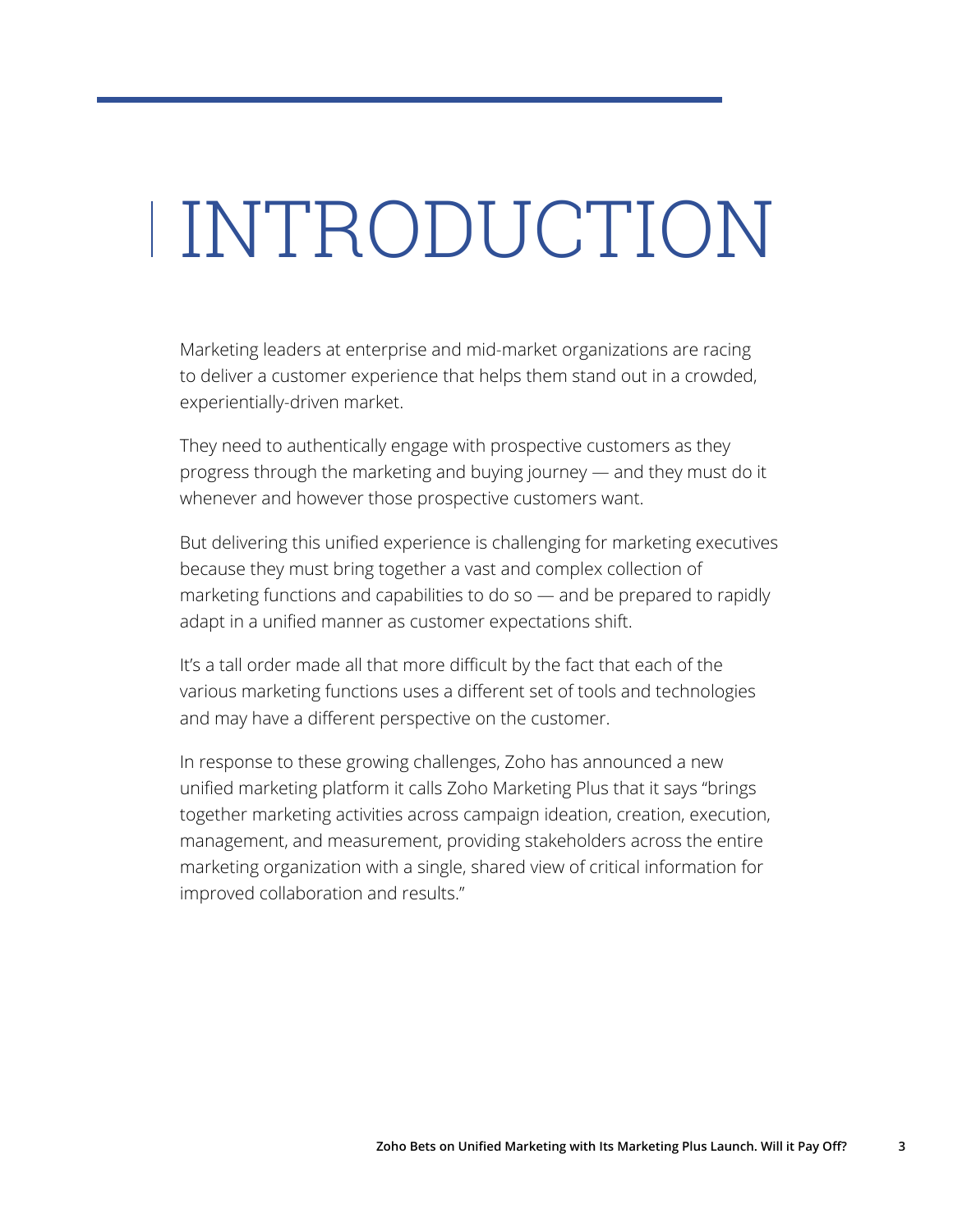### THE EXPERIENCE MANDATE FORCING MARKETING'S HAND

While marketing leaders have long needed to simplify the marketing execution process, the functional needs of the various teams have resulted in a mishmash of disparate and often loosely integrated tools in most organizations.

These functional needs have often trumped a desire for a more cohesive marketing approach, primarily because integration has typically required a significant technical effort to forge this collection of tools into a unified whole.

But the growing importance of the customer experience — especially during the buying journey — is forcing marketing leaders to re-evaluate this stance.

According to recent studies by Sitel Group, 58% of consumers say the experience is one of their greatest influencers as they choose a specific brand, and 73% of them will sever ties with an organization after a single poor experience.

And it is clear that the disconnected functional and tooling silos are a significant impediment to delivering these differentiating experiences. A recent report by McKinsey identifies silo-driven fragmentation and a myopic focus on specific touchpoints as two of six "customer experience pitfalls to avoid."

Moreover, the long-held belief that improving the customer experience comes at the cost of efficiency is also proving false. In fact, organizations are finding that not only are improving the experience and increasing efficiency not mutually exclusive, but they are symbiotic.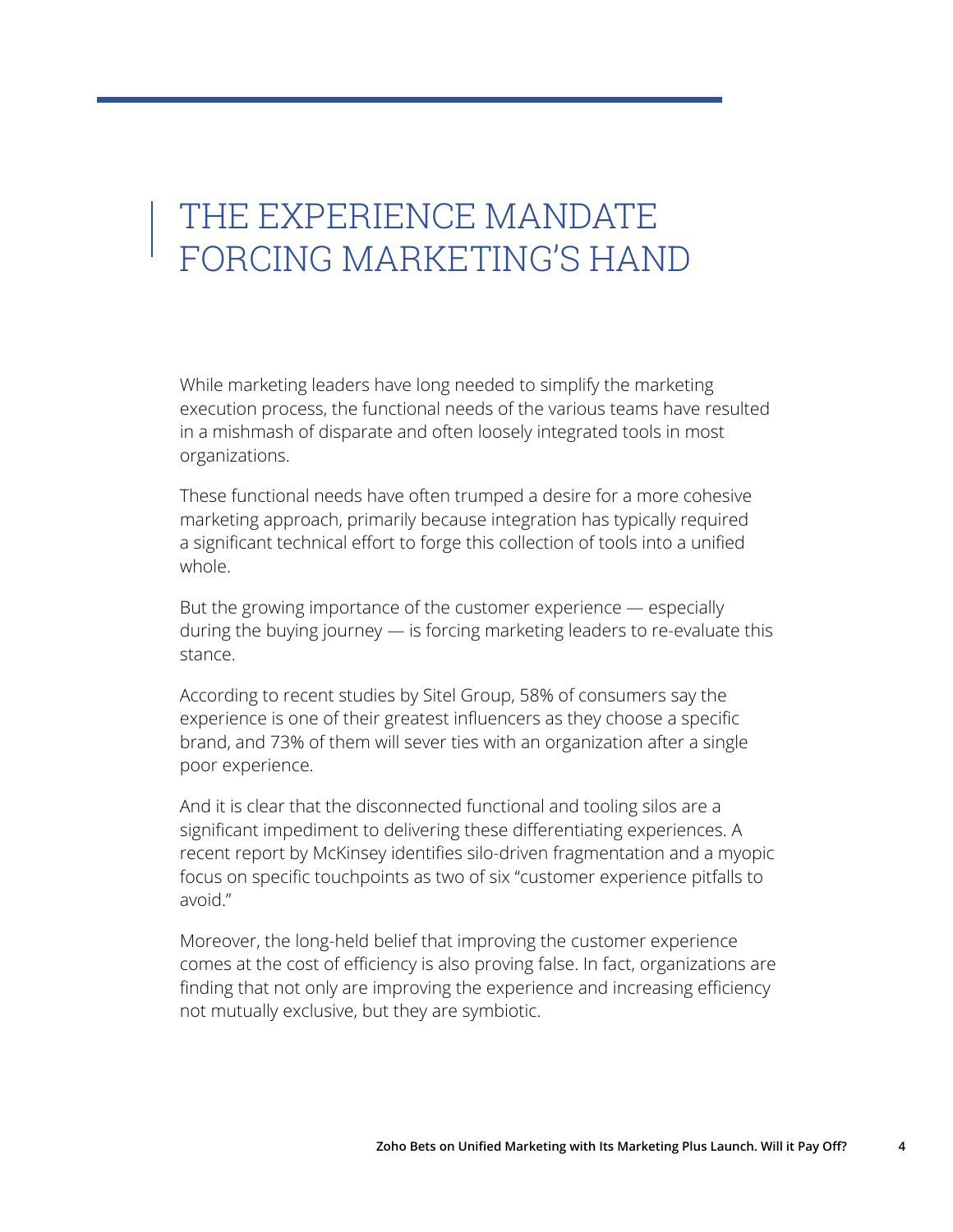"Marketing drives awareness [and] this awareness helps us to support health research that benefits our community here in New Brunswick, Canada," explained Shannon Payne, Director of Marketing and Engagement at New Brunswick Health Research Foundation. "Zoho's marketing platform pulls all the data across the various channels we use together, and contains every tool we need to properly engage our partners, which has made our marketing process more organized and efficient."

#### BREAKING DOWN SILOS AND BRINGING IT ALL TOGETHER

Zoho's release of Marketing Plus is its attempt to help marketing leaders have the best of all worlds, simplifying and unifying while meeting the needs of each functional team.

The company says its goal is to help "increase the effectiveness of digital marketing strategies by giving marketing leaders a deeper understanding of customer preferences and behaviors so they can deliver dynamic, high-value customer experiences that drive brand affinity and customer happiness."

It believes it can do this by delivering an integrated and unified experience for the entire marketing team, bringing all its necessary tools into a single platform.

While that sounds simple on the surface, the reality is that the complete end-to-end marketing process involves more than just core marketing applications. This fact is why Zoho's approach is interesting.

In addition to core marketing functions (e.g., email marketing, marketing automation, social marketing, etc.), its platform puts a heavy focus on less sexy elements such as collaboration, document management, orchestration, and analytics. In its totality, its suite attempts to address the full marketing lifecycle, including: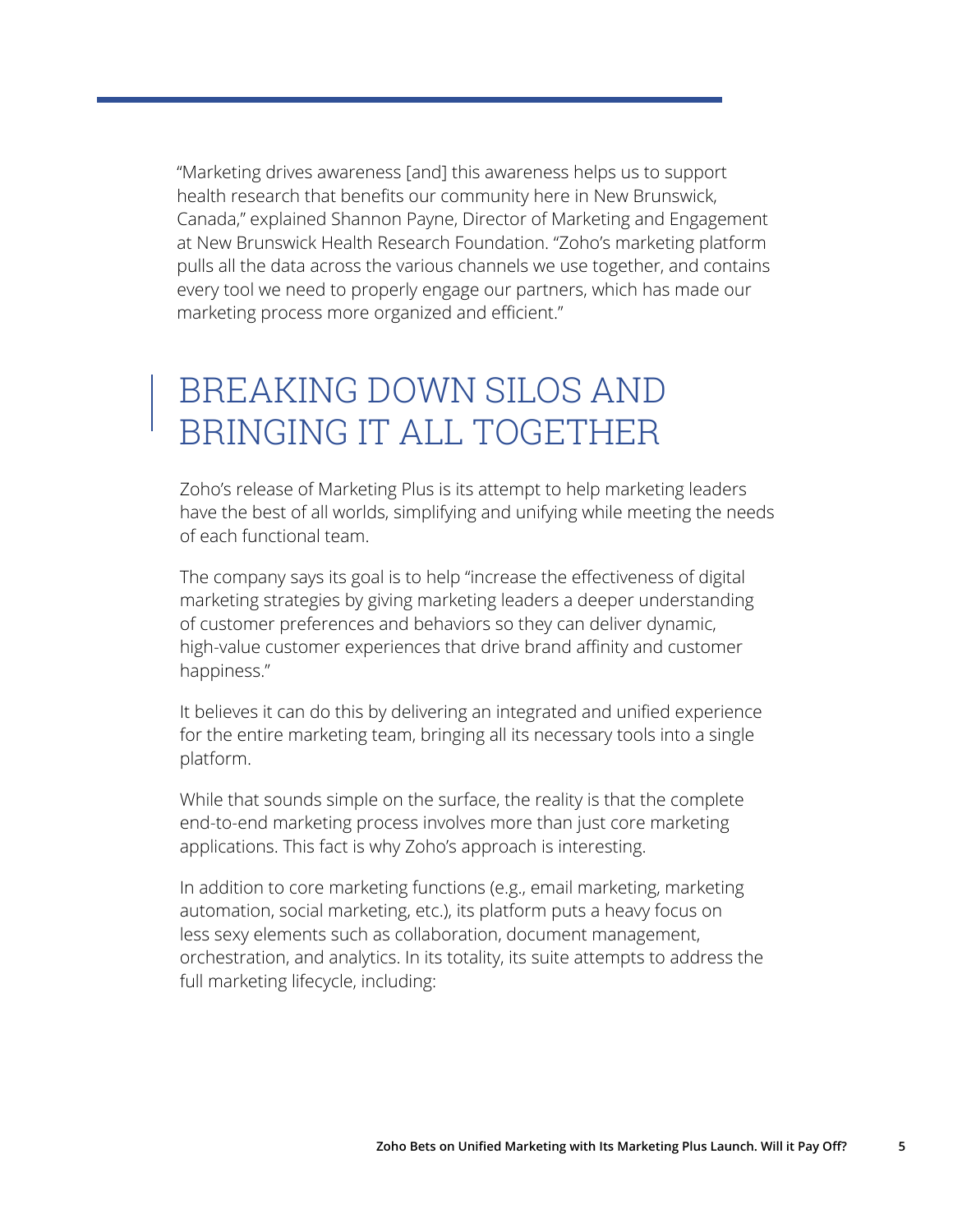- Planning & Ideation
- Creation & Collaboration
- Document Management (including marketing assets)
- Customer Data Management
- Orchestration & Personalization (including surveys, website data, and automation)
- Omnichannel Engagement (including webinars and events)
- Analytics & Optimization



And according to its customers, it appears to be delivering on its promise.

"Our previous marketing solution required time-consuming and costly customization and engineering support just to provide experiences for our customers that didn't scale or produce meaningful insights," shared Sundeep MV, Chief Marketing Officer of Techademy. "We embraced Zoho's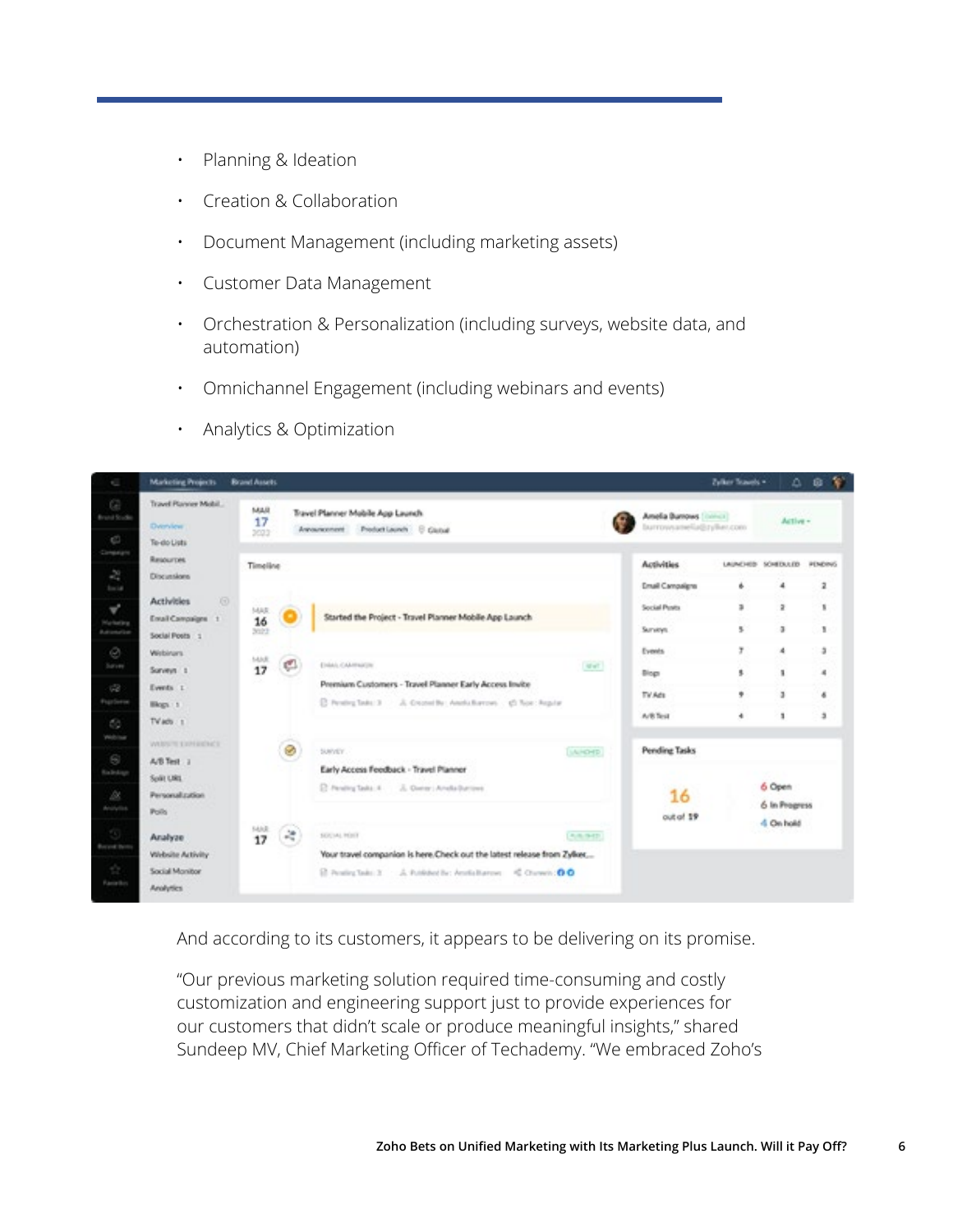Marketing Platform…and now we have a full-stack, unified sales and marketing solution wherein every relevant stakeholder in the organisation is armed with the data and tools to increase engagement and drive customer experience. Our teams collaborate within a single dashboard on the Platform, which houses all of the content and data we use to derive actionable insights and grow the business."

#### ZOHO'S BET ON A UNIFIED APPROACH

The real question is whether or not this bet on a unified approach will pay off for the company and its customers.

The battle between best-of-breed point solutions and integrated platforms has a long history — and it has always represented a trade-off. The cost of unification is almost always some loss of functionality compared to purpose-built point solutions.

The question becomes, which is more important to marketing leaders?

Zoho is betting that unification and simplicity will make up for any lack of functionality in any one component of its platform.

It's a bet the company has been making for decades. The company has a long history of delivering integrated solutions across a wide swath of the enterprise application stack. More importantly for its customers, it has long focused its innovation efforts on providing the 80% of functionality that delivers most of the value for mid-market and mid-sized enterprise organizations.

Its Marketing Plus offering lives up to this pedigree. While some components are more advanced than others, the platform delivers most of the functionality that marketing leaders need to provide a unified experience collaboratively and cohesively.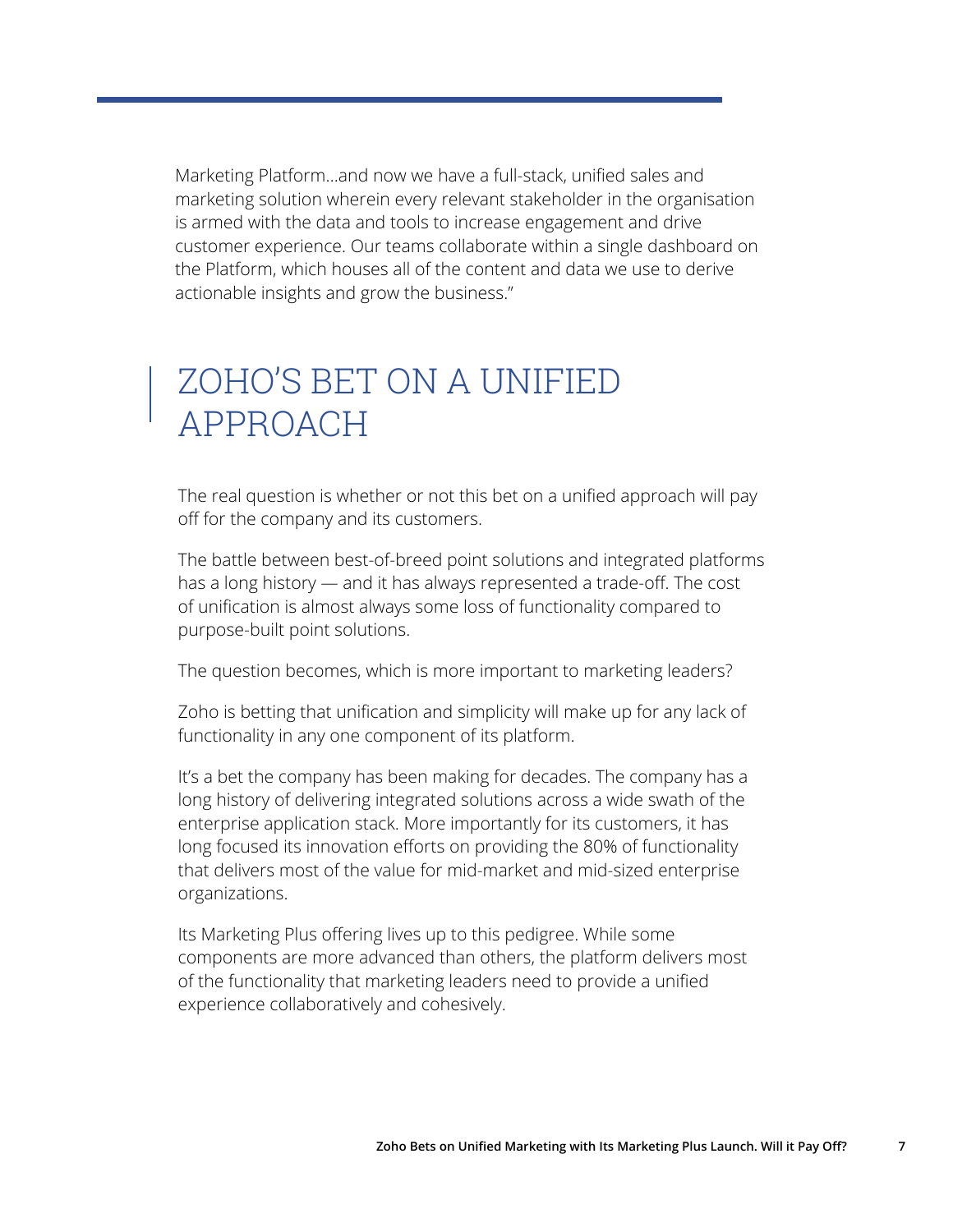#### A UNIFIED AND INTEGRATED FUTURE

Ultimately, it will be up to each marketing leader to decide what is more important to them — the specific needs of each functional team or the ability to deliver a unified experience via a unified marketing platform.

While the answer will always come down to each organization's specific needs and situation, I believe Zoho is on the right track here. The continual evolution of the experiential demands, the growing complexity of the marketing stack, and the evermore strategic mandate placed on the marketing function will combine to make it increasingly difficult for organizations to forge a compelling experience from a set of disconnected tools.

For most organizations, the ability to collaborate and coordinate within a unified marketing platform will outweigh any specific functional nicety and lead to a more differentiated customer experience and better business outcomes.

*Zoho has commissioned this analysis and provided advance briefings and other information related to the launch of its solution. However, The Digital Experience Report maintains complete editorial control of this analysis.*